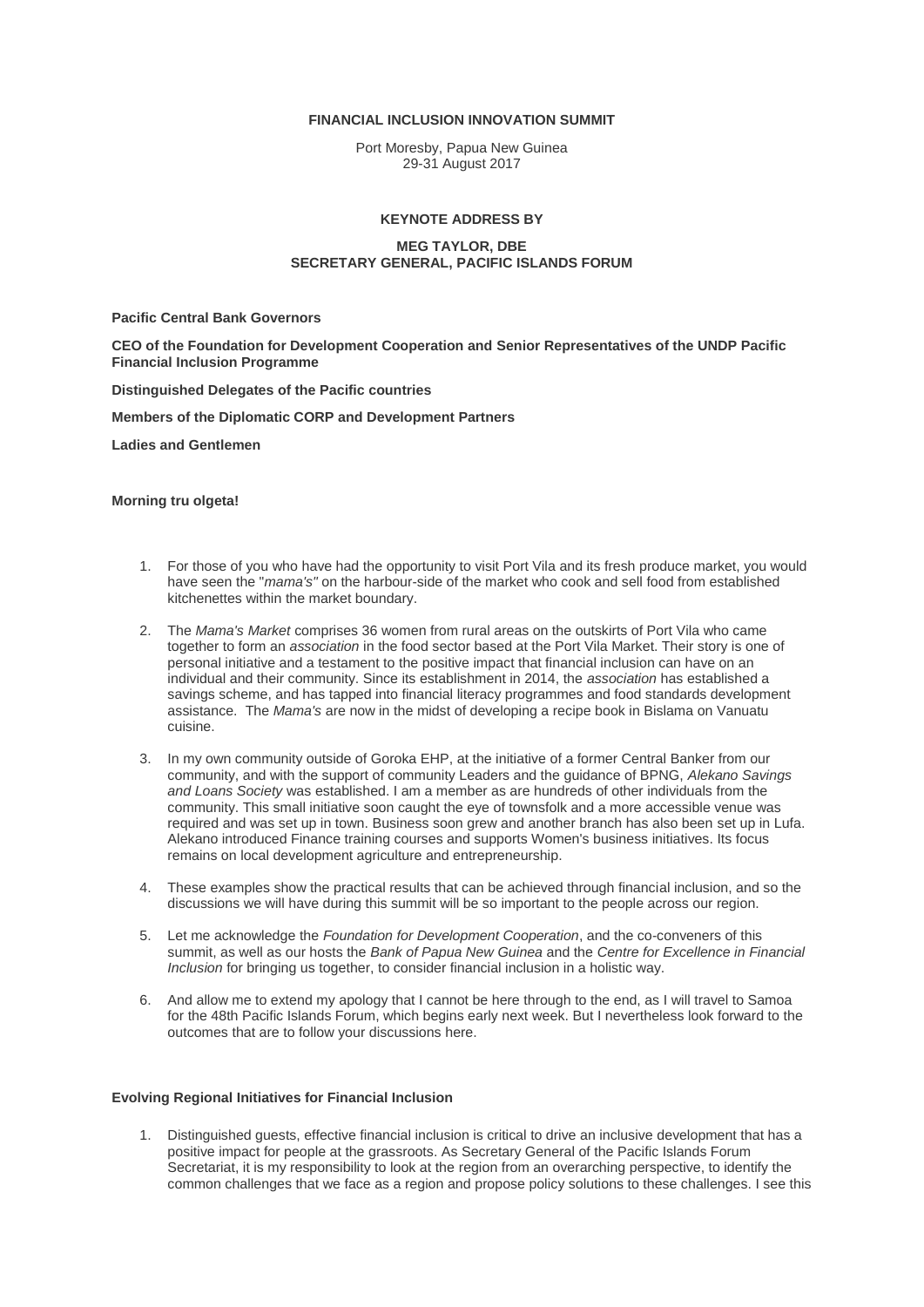summit as an important opportunity for information exchange across the region and to develop regional solutions to our common challenges in financial inclusion.

- 2. To complement the many national level financial inclusion initiatives, there have been a number of regional level initiatives aimed at increasing financial inclusion. In 2009, for instance, Forum Leaders and Economic Ministers adopted the *2020 Money Pacific Goals* in recognition of the role of financial inclusion as a critical catalyst for enhancing development in the region. The *Money Goals* sought to:
	- o build financial literacy;
	- o expand outreach of financial services to remote and underserved regions;
	- o embrace fin-tech solutions for cost effective delivery;
	- o build a culture of entrepreneurship through supporting and expanding existing Micro, Small and Medium Enterprises (MSMEs); and
	- o build an augmented platform for future varied financial services, such as, micro and crop insurance.
- 3. Forum Economic Ministers have also sought regular updates on the delivery of the *Pacific Financial Inclusion Programme* (PFIP). A key achievement under this *programme* has been the development of National Financial Inclusion Strategies across 5 Forum Island Countries – reflecting the importance that these economies place on access to finance across all levels of society. The *Pacific Financial Inclusion Programme* is an initiative that can be extended to other Forum Island Countries, and so I seek your guidance through this summit as to how this might best be done.

## **Women's Economic Empowerment**

- 1. Distinguished Guests, let me speak a little about women's economic empowerment. I have been encouraged by our progress in Papua New Guinea to make finance readily available, especially with regard to women in rural communities, but we must always continue to do more. Women's economic empowerment – particularly for the most marginalised women in our society – is so critical to supporting the most impoverished in our societies.
- 2. Given this, I commend *Papua New Guinea Women in Business*, which has established itself as a voice for all women in this country, and particularly the most marginalised. This initiative has supported women in need of basic financial service, including through the establishment of the *Women's Micro Bank* in 2014 – a first for our region. The work of *Papua New Guinea Women in Business* has been carried out in the recognition of women's contribution to the economy and to our broad development efforts, and I commend Government and other key stakeholders who have enabled this venture to thrive.
- 3. I note the success of *women led micro-businesses* in highlighting how conventional measures to assess the creditworthiness of SMEs can be misleading. As we know, micro-business owners' success is often due to non-traditional, but nevertheless highly effective business strategies which draw on local networks and knowledge to establish successful businesses that improve the lives of their families and communities. I urge participants to look at such measures with a view to developing a more sophisticated assessment framework.
- 4. These are promising initiatives but more must be done. Women's economic empowerment will drive poverty alleviation in this country and across this region, and so we must find effective ways to increase women's access to finance. We must enable the *Mama's* across this region to fully exploit their development potential.

## **Development Finance, SDGs and Financial Inclusion in the Pacific**

- 1. Let me to turn to the links between development finance, the Sustainable Development Goals (SDGs) and financial inclusion in the Pacific. Global experience shows that financial inclusion has a significant impact on lifting the ultra-poor and poor out of poverty in a number of countries, and the Pacific is no exception. Financial inclusion plays a critical role across a range of sectors vital to sustainable development.
- 2. The Pacific SDGs Roadmap, which is to be considered by Forum Leaders next week, seeks to ensure that member countries and development partners are able to deliver on the SDGs. Central to the success of the Roadmap is country ownership and a specific focus on SDG 17, which looks at the means of implementation – including partnerships and secure development finance for the attainment of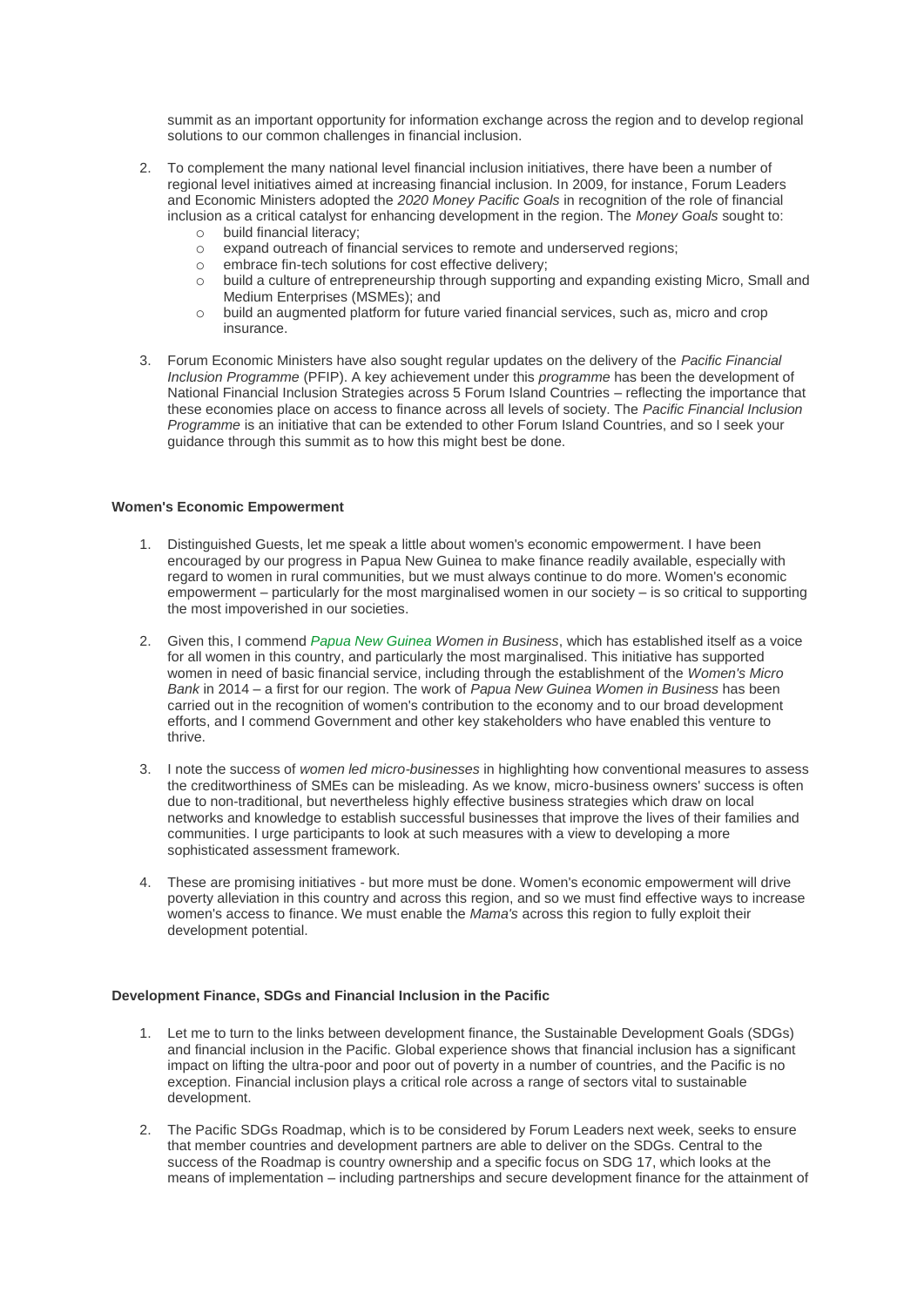the SDGs as a whole.

- 3. The key tenets of financial inclusion overlap significantly with the current regional agenda on financing for development. Development financing, which includes climate and disaster finance, combined with financial literacy and financial empowerment is crucial to mobilise finance for development and adaptation initiatives across the region.
- 4. Pacific Island Countries require additional finance for long-term development, on top of the required resources to address sudden economic shocks and extreme weather events. Distinguished guests will note for instance that recent cyclones in the region in Fiji, Samoa, Tonga and Vanuatu have on average wiped out around 30-60 percent of the national economy. A devastating impact by anyone's measure.
- 5. In recent years, Economic Ministers have decided to look at innovative financing solutions for regional and national initiatives - including the use of resources within the region, such as our superannuation funds and excess liquidity in the banking sector. Of course, such proposals are still under development.
- 6. Furthermore, in collaboration with the Council of Regional Organisations in the Pacific, the UN, and Multilateral Development Banks, the Secretariat is looking into options for increased accessibility to climate and disaster finance, including policy advice on contextualised financial instruments for Forum Island countries.
- 7. So, while we continue to develop innovative development financing options at the regional level, attention is also required to address the concerns of those at community level and small and micro business owners.
- 8. Financial inclusion initiatives which are being considered across our region to mobilise microfinance and insurance, ensure better use of remittances, credit and savings through financial literacy, as well as embrace fin-tech solutions to reduce the transaction costs of access to finance will help build a stronger microeconomic foundation for a more holistic, resilient and sustainable development for our countries.
- 9. In addition, global initiatives such as micro-insurance for healthcare, life, crop and livestock are being piloted or are planned for roll out in the Pacific. I hope that these initiatives can eventually be offered to Smaller Island States where the capacity is limited and such services are desperately needed to improve livelihoods.
- 10. I look forward to the discussions that you will have on financial inclusion initiatives such as these.

# **The Future of Financial Inclusion in the Pacific**

- 1. This Financial Inclusion Innovative Summit marks its **10th Anniversary** as the major multi-stakeholder gathering for financial inclusion in the Pacific. I congratulate you for this milestone and acknowledge your commitment to this cause. Throughout this Summit you will look to develop innovative mechanisms to ensure greater financial inclusion for our people. I would like to leave you with three proposals.
- 2. **First**, I urge you to consider extending regional financial inclusion programmes and coverage to other parts of the region and beyond those Pacific countries with central banks in the next 5 to 10 years.
- 3. **Second**, I urge you to explore how Pacific Islands Countries can improve digital financial inclusion. Forum Leaders have identified Information and Communications Technology (ICT) as a priority for collective action and it is critical that we harness ICT to support greater financial inclusion. Almost all countries in the region have experienced an increased penetration of smart mobile phones over the last 10 years, yet the use of mobile phones for digital financial inclusion remains negligible in this region compared to similar trends across Africa and Asia. We must do more to make use of this potentially game changing technology.
- 4. **Third**, I encourage investment in reliable, consistent data on financial inclusion. We lack data for many aspects of national development, including financial inclusion, which restricts our ability to fully gauge the extent of our efforts regarding financial exclusion. It is therefore imperative that we invest in building reliable databases for all financial inclusion initiatives, to support evidence-based policymaking.

# **Conclusion**